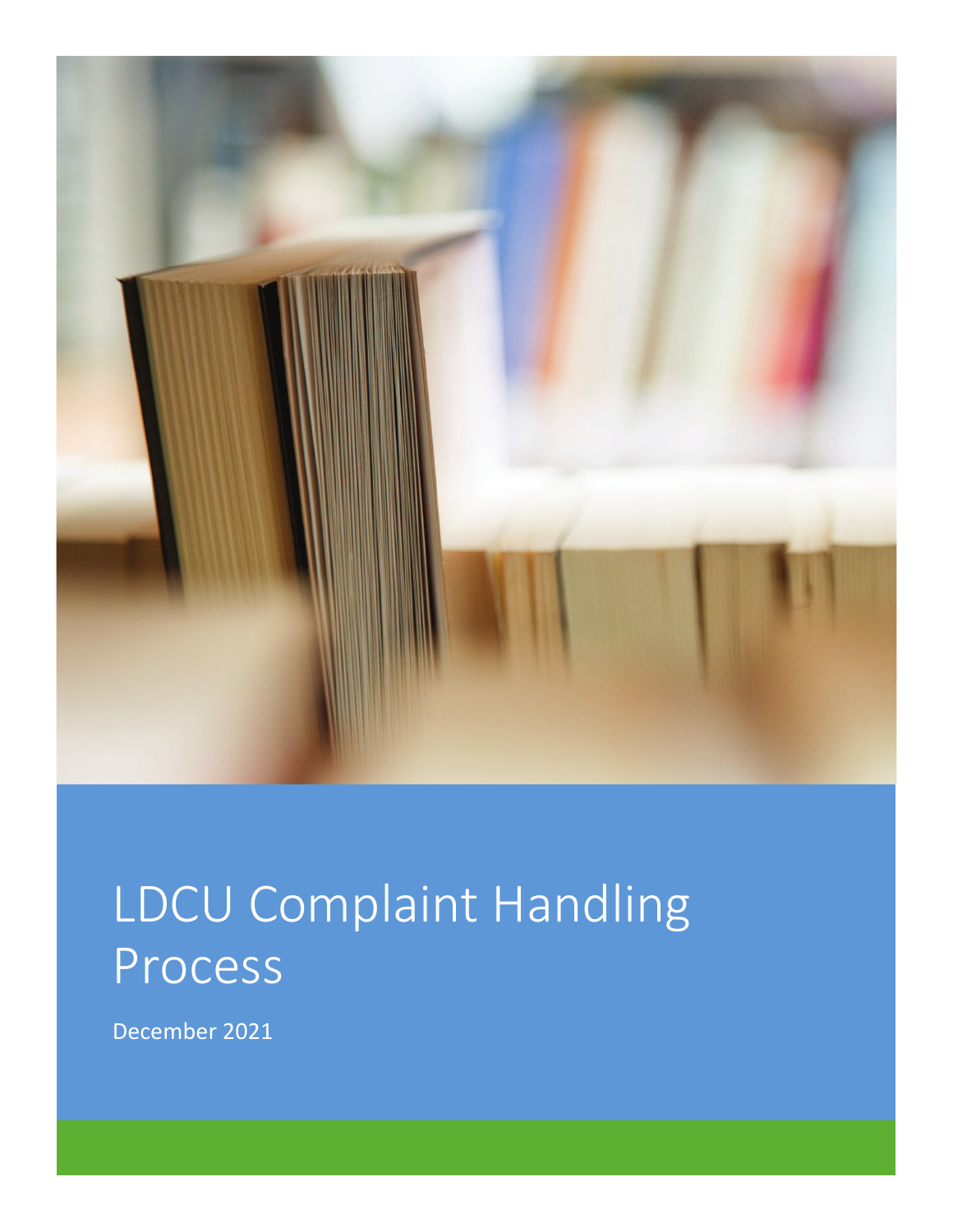

## Introduction: Complaint Handling Process

At Ladysmith & District Credit Union, (LDCU), we value our members' and customers' business and our goal is to manage complaints and resolve problems effectively and transparently in a manner that is appropriate for both LDCU, and the affected Member, Account Holder, or Customer. It is understood that the individual raising the issue may not always be satisfied with LDCU's response.

We have defined the nature of issues raised by individuals outside of our organization as either Problems or Complaints:

**Problems:** LDCU defines a problem or dispute as a situation, incident or experience that is unsatisfactory and causes difficulty for the member or customer and where the aforementioned expresses dissatisfaction and/or requests action.

**Complaints:** LDCU defines a complaint as a problem where staff cannot resolve the situation or affect the outcome. In many cases this may be due to policies, procedures, or situations beyond their control. Complaints may also be identified as issues that may expose LDCU to financial and/or operating risk.

The following procedures outline the steps to take when a problem or complaint has been brought forward by a member or customer.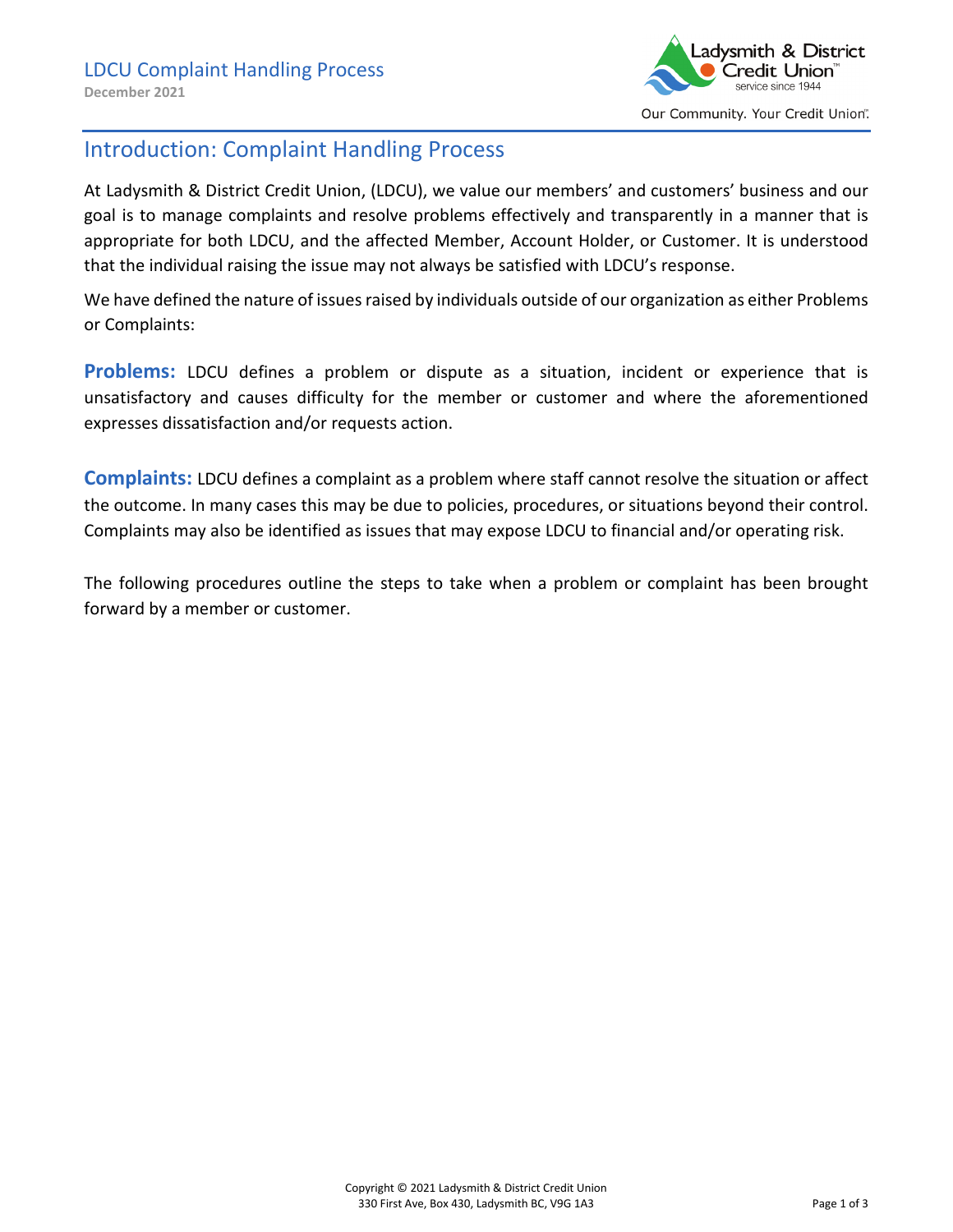

## Step 1: Communicating the Issue

All staff are responsible for identifying, documenting and resolving member and customer problems and complaints. Whenever possible, all efforts are made to manage any issue through "First Contact Resolution", a procedural flow chart utilized by all staff within our organization. Using this method of problem solving will allow for timely resolutions, reduce the need for a re-telling of the issue, and help member and customer satisfaction.

## Step 2: Reaching out to our Contact Center

Often we can resolve the issue through our Contact Center. A member or customer can reach any one of our Contact Center representatives by telephone, email or webchat. Resolving the issue will be easier by telephone if all relevant documentation is available when placing the call. Any individuals reaching out to our Contact Center should note the name of the employee they speak with for future reference, in case there is any follow up to the discussion.

#### To reach our Contact Center:

| By Phone                       | <b>By Mail</b>                                | <b>By Email</b> |
|--------------------------------|-----------------------------------------------|-----------------|
| 250-245-2247<br>1-888-889-2247 | <b>PO Box 430</b><br>Ladysmith, BC<br>V9G 1A3 | info@ldcu.ca    |

If a member/customer is reaching out in writing, please make sure to include:

- The nature of the problem or complaint and all relevant details, including any documentation
- The identity of anyone with whom there has already been a discussion of the concerns
- Any contact information so we may reach you

We will conduct an investigation of the problem or complaint and contact the affected member/customer promptly to gather more information, if required. We will do our best to resolve the issue in a timely manner, and to the member/customer's satisfaction.

### Step 3: Senior Management

If any member/customer is not satisfied with the proposed resolution received from one of our Contact Center Representatives, they may ask to have their file referred to one of the managers of the division they have been dealing with. The manager will review the file and conduct any further investigation as necessary. They will then contact the individual to report the outcome of this further investigation.